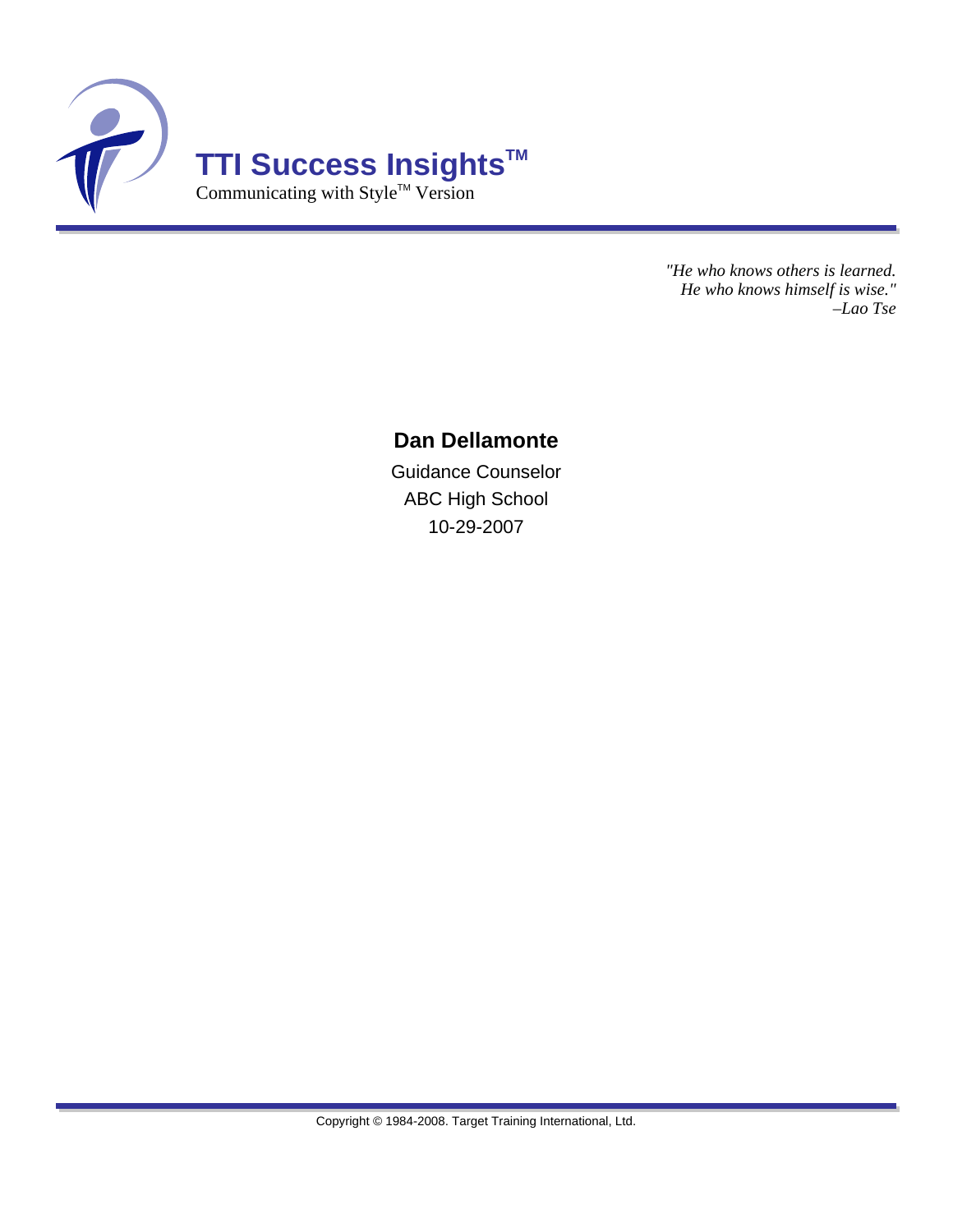

One's ability to interact effectively with people may be the difference between success or failure in our work or personal life. Effective interaction starts with an understanding of our individual communication style.

This system was designed to provide you with information about your own communication style. This report can be readily shared with others.

Read and "star" those statements that are most important to you. Share this information with your friends both on and off the job.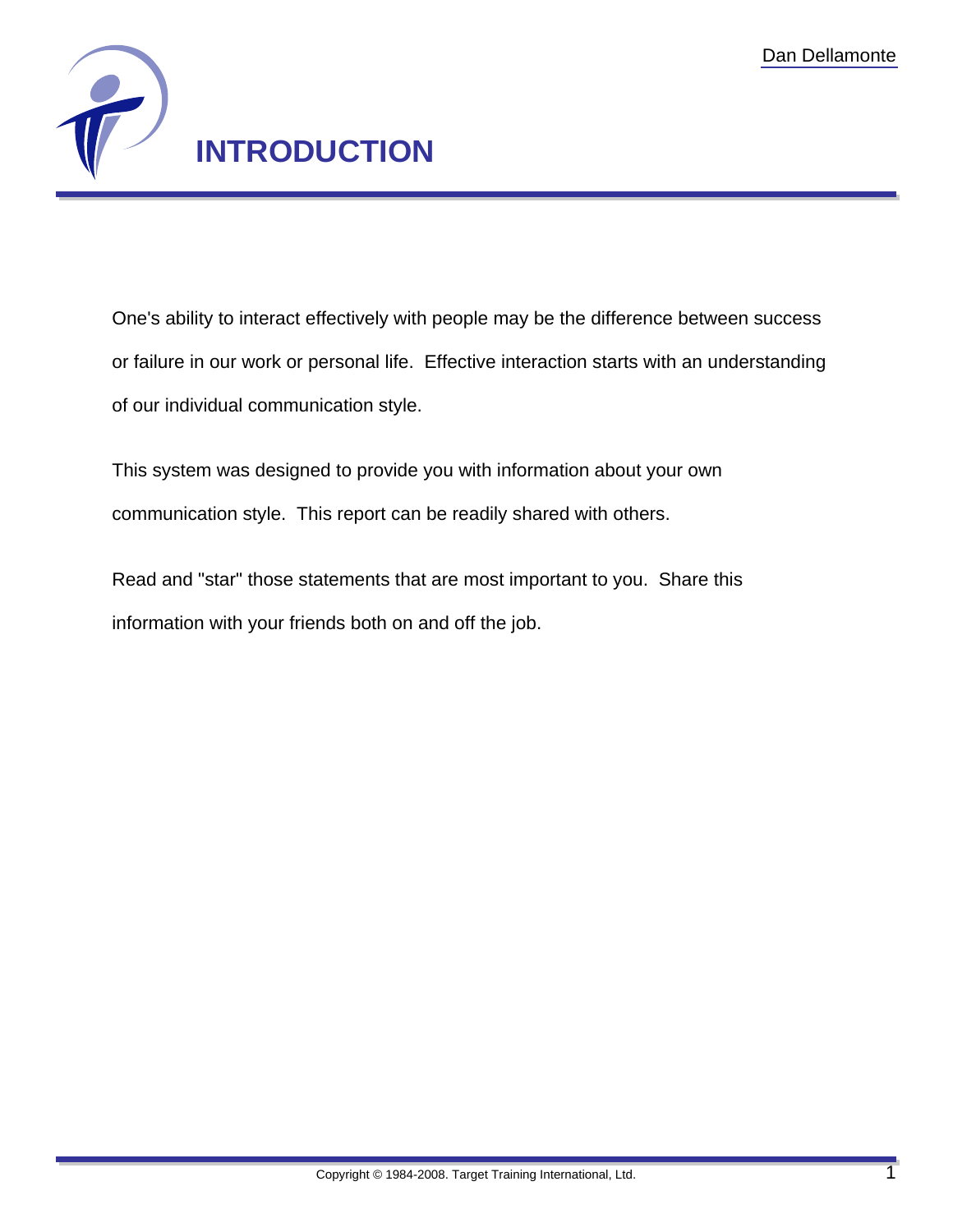

# **CHECKLIST FOR COMMUNICATING**

Most people are aware of and sensitive to the ways with which they prefer to be communicated. Many people find this section to be extremely accurate and important for enhanced interpersonal communication. This page provides other people with a list of things to DO when communicating with Dan. Read each statement and identify the 3 or 4 statements which are most important to him. We recommend highlighting the most important "DO's" and provide a listing to those who communicate with Dan most frequently.

Do:

- $\blacksquare$  Talk about him, his goals and the opinions he finds stimulating.
- $\blacksquare$  Move casually, informally.
- **P** Provide personal assurances, clear, specific solutions with maximum quarantees.
- **Define clearly (preferably in writing) individual contributions.**
- **Watch carefully for possible areas of early disagreement or dissatisfaction.**
- **Offer special, immediate and continuing incentives for his willingness to take risks.**
- **Use enough time to be stimulating, fun-loving, fast-moving.**
- **Provide ideas for implementing action.**
- **P** Provide testimonials from people he sees as important.
- **E** Start, however briefly, with a personal comment. Break the ice.
- $\blacksquare$  Read the body language for approval or disapproval.
- **E** Show sincere interest in him as a person. Find areas of common involvement and be candid and open.
- **P** Present your case softly, nonthreateningly with a sincere tone of voice.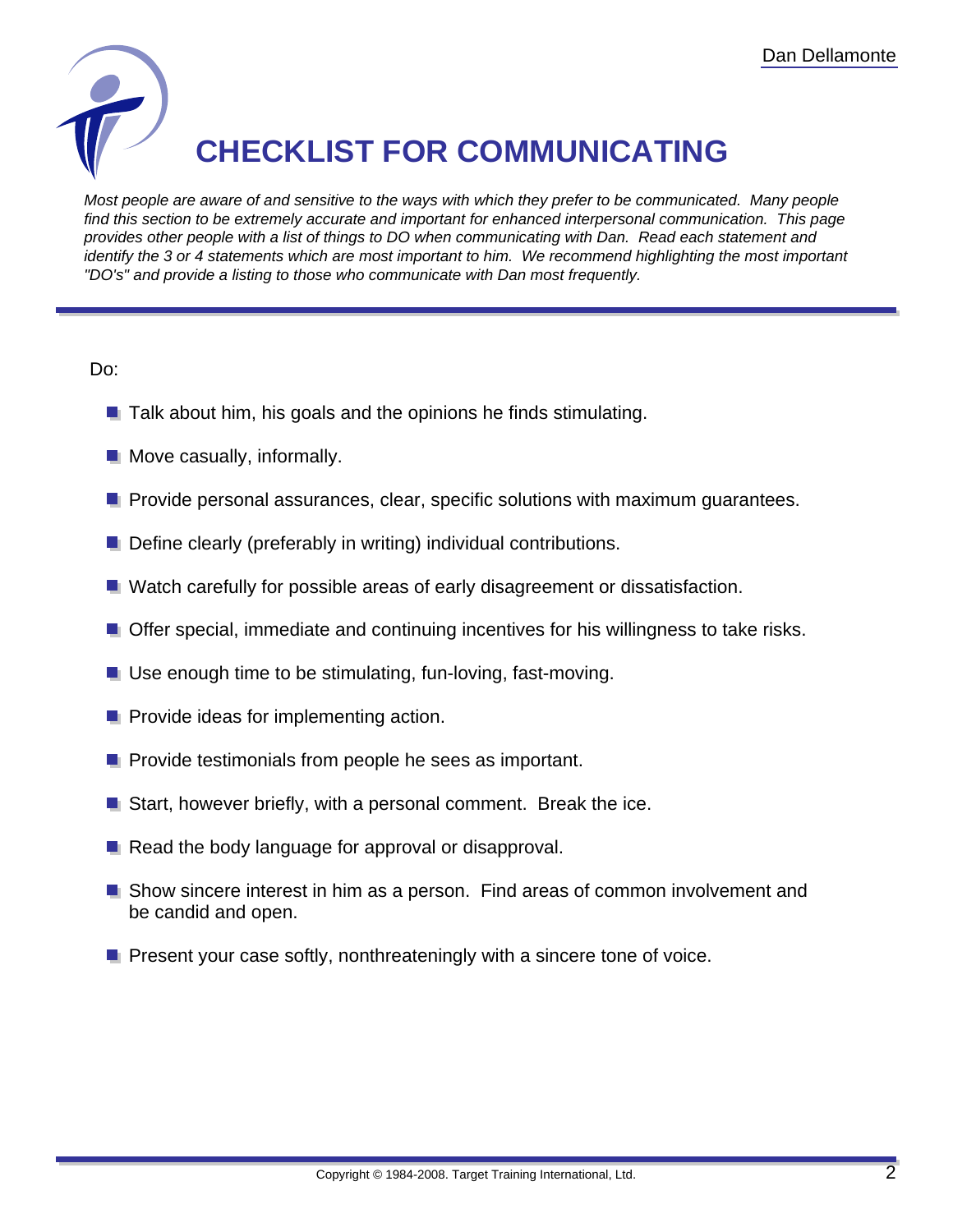

This section of the report is a list of things NOT to do while communicating with Dan. Review each statement with Dan and identify those methods of communication that result in frustration or reduced performance. By sharing this information, both parties can negotiate a communication system that is mutually agreeable.

#### Don't:

- **Legislate or muffle--don't overcontrol the conversation.**
- $\blacksquare$  Be curt, cold or tight-lipped.
- **Be domineering or demanding; don't threaten with position power.**
- **F** Force him to respond quickly to your objectives. Don't say "Here's how I see it."
- **Drive on to facts, figures, alternatives or abstractions.**
- $\blacksquare$  Talk down to him.
- $\blacksquare$  Leave decisions hanging in the air.
- Keep deciding for him, or he'll lose initiative. Don't leave him without backup support.
- **Patronize or demean him by using subtlety or incentive.**
- $\blacksquare$  Take credit for his ideas.
- **Be abrupt and rapid.**
- **Offer assurance and guarantees you can't fulfill.**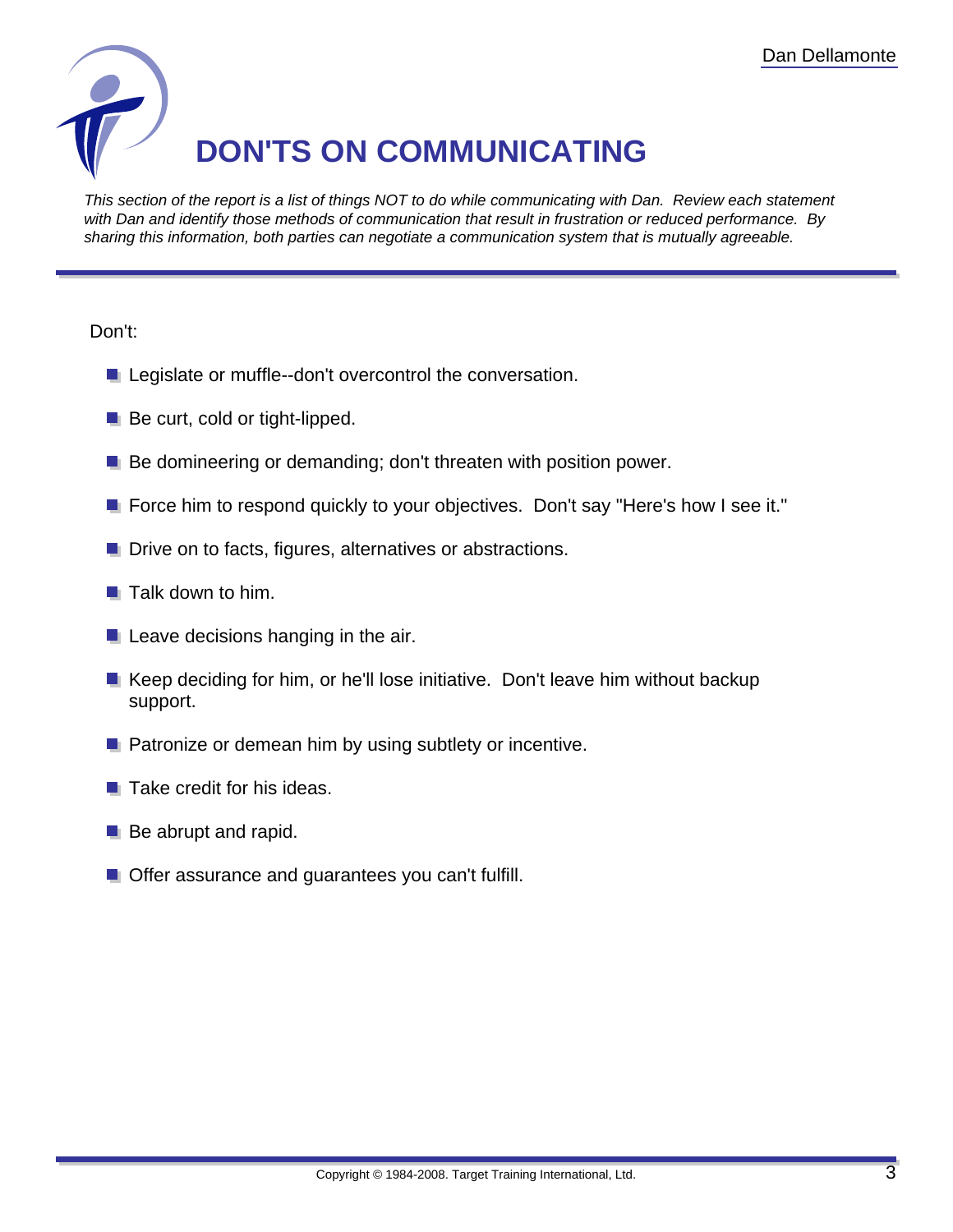

Since people are different, the needs they have, and that must be met, are also different. The information in this section will help you identify types of people and provide you with the strategies to meet their needs.

### "Improving Your Communication Flexibility"

When interacting with a person who has the following characteristics:

- Fast-paced speech
- Comes on strong
- Impatient
- Direct
- Tries to control the situation

Factors that will improve communication with this Style:

- Be clear, specific, brief, and to the point and value their time.
- Stick to business let them decide if they want to talk socially.
- Come prepared with all requirements, objectives, support material in well-organized "package."
- Present the facts logically and efficiently.
- Provide facts and figures about probability of success of ideas, or effectiveness of options.
- Take issue with facts, not the person, if you disagree.
- Support the results, not the person, if you agree.
- Support and maintain an environment where they can be efficient.
- Read the body language look for impatience or disapproval.

- Not reacting quickly
- Speaking slowly and deliberately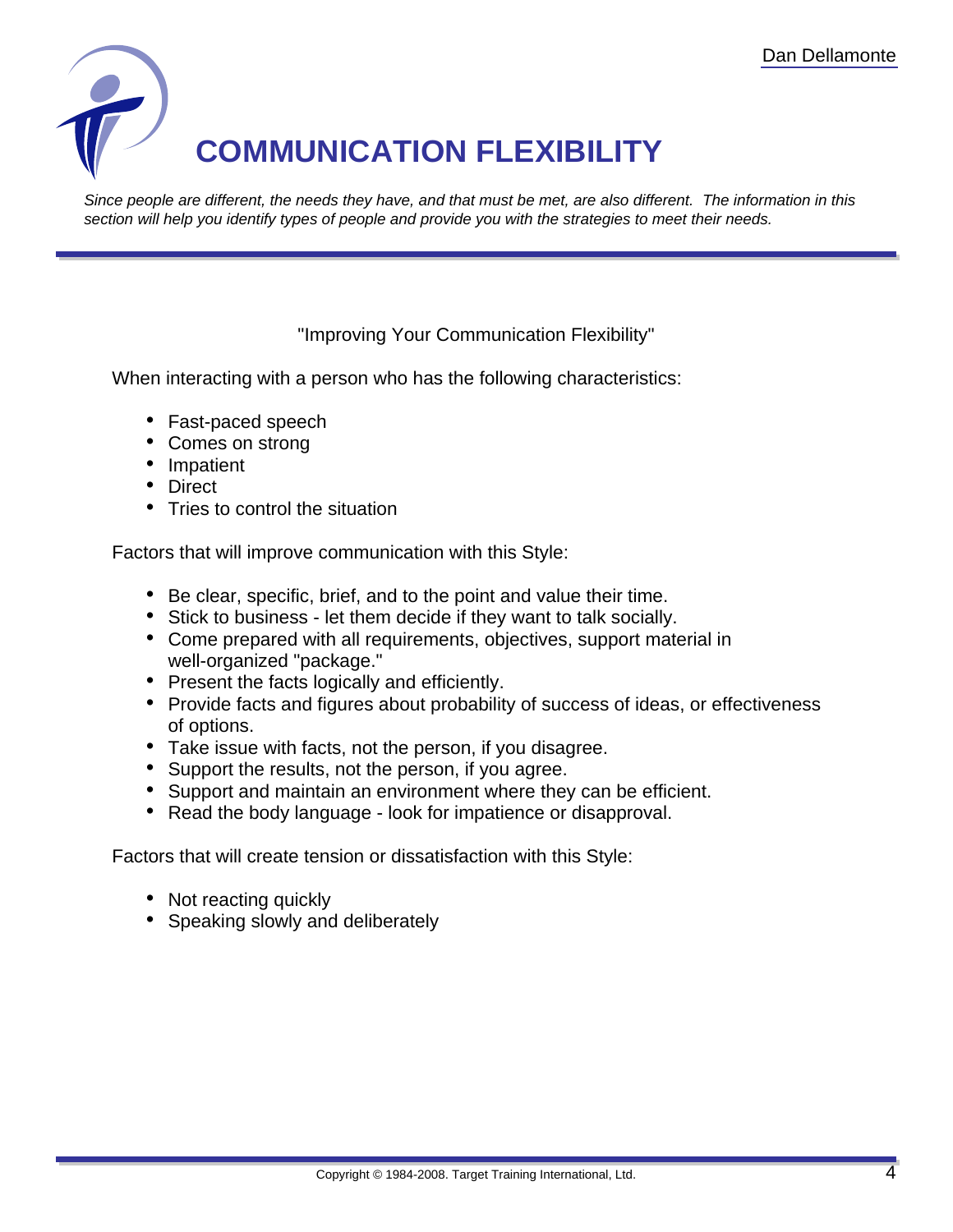

"Improving Your Communication Flexibility"

When interacting with a person who has the following characteristics:

- Friendly and talkative
- Impulsive
- Uses many hand gestures while speaking
- Shows much emotion
- Imprecise about the use of time

Factors that will improve communication with this Style:

- Be positive and upbeat.
- Talk about goals and opinions they find stimulating.
- Deal with details in writing, have them commit to modes of action.
- Ask for their opinions/ideas regarding people.
- Provide ideas for implementing action.
- Use enough time to be stimulating, fun-loving, fast-moving.
- Provide testimonials from people they see as important.
- Provide a warm and friendly environment.
- Read the body language for approval or disapproval.

- Not sharing information freely
- Not displaying a sense of urgency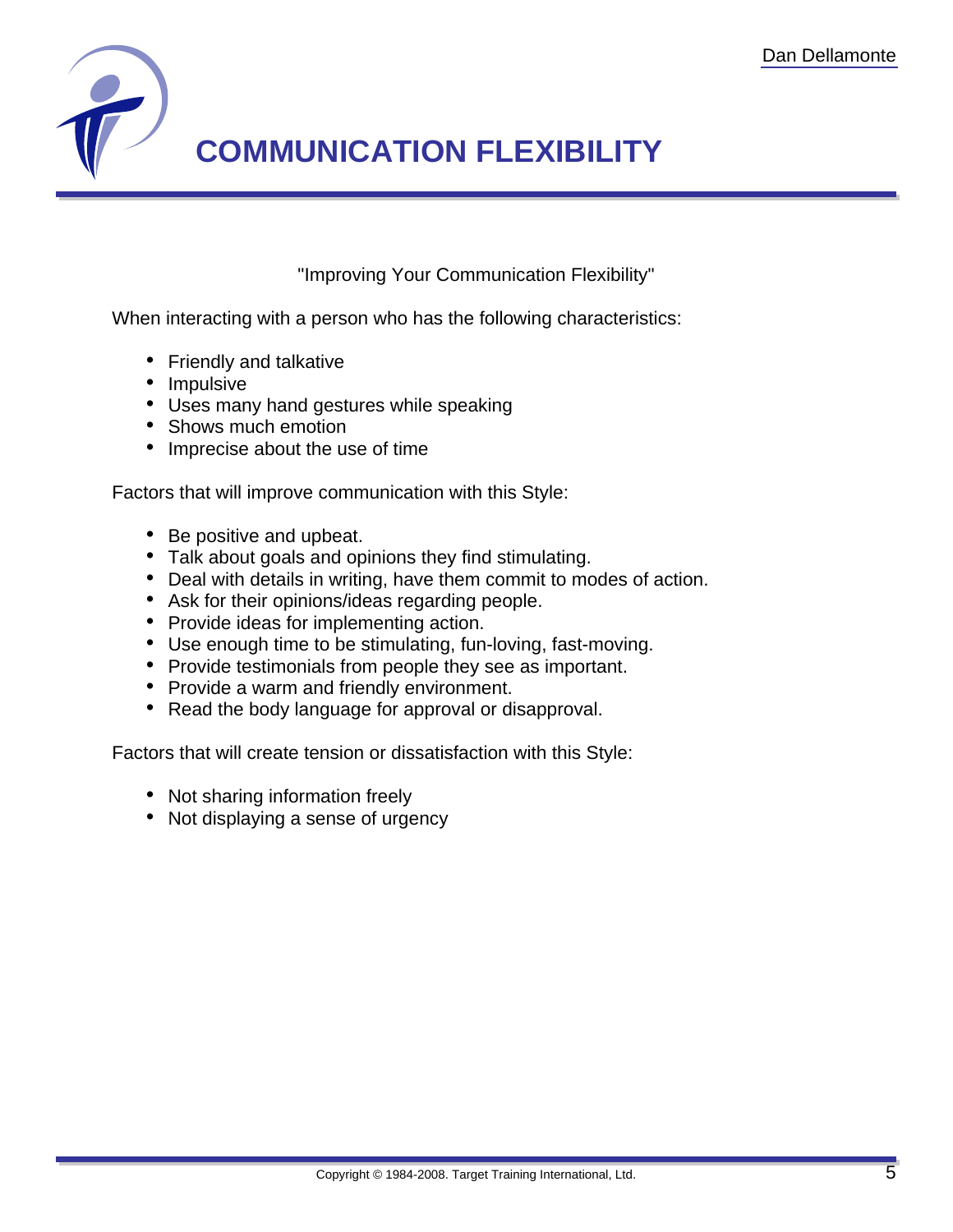

"Improving Your Communication Flexibility"

When interacting with a person who has the following characteristics:

- Patient
- Easy going
- Unemotional voice
- Reserved
- Deliberate methodical

Factors that will improve communication with this Style:

- Start, however briefly, with a personal comment. Break the ice.
- Show sincere interest in them as a person; find areas of common involvement; be candid and open.
- Patiently draw out personal goals and work with them to help them achieve those goals; listen; be responsive.
- Present your case softly, non-threateningly with a sincere tone of voice.
- Ask "how?" questions to draw their opinions or comments.
- Watch carefully for possible areas of early disagreement or dissatisfaction.
- Look for hurt feelings, personal reasons, if you disagree.
- Provide guarantees that their decision will minimize risks; give assurance that provides them with benefits.
- Provide personal assurances, clear, specific solutions with maximum guarantees.
- Provide a friendly environment.

- Not demonstrating personal attention
- Being possessive of information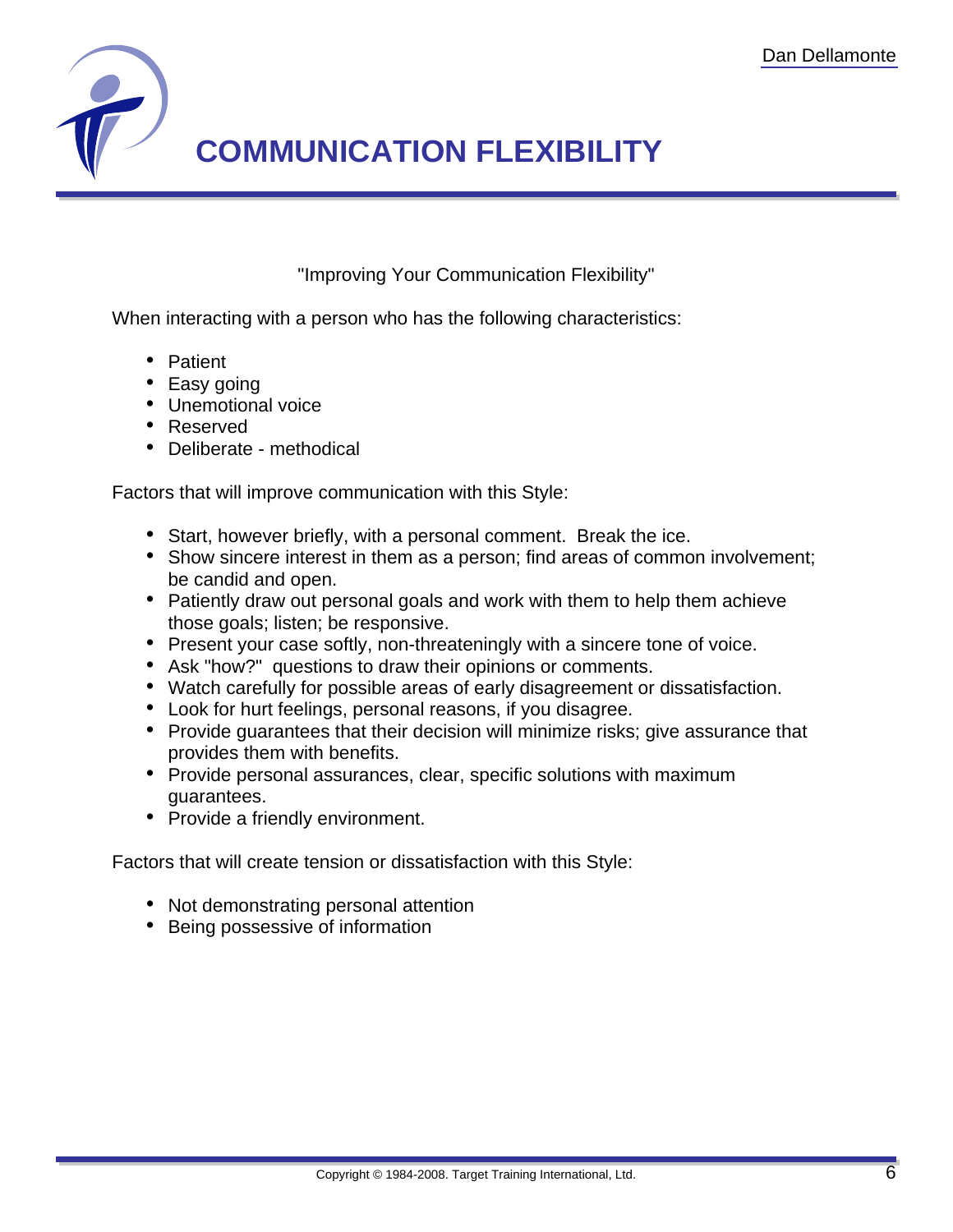

"Improving Your Communication Flexibility"

When interacting with a person who has the following characteristics:

- Speaks slowly
- Asks questions about facts and data
- Deliberates
- Uses few gestures
- Skeptical
- Suspicious

Factors that will improve communication with this Style:

- Prepare your "case" in advance.
- Approach them in a straightforward, direct way; stick to business.
- Make an organized contribution to their efforts; present specifics, and do what you say you can do.
- Take your time, but be persistent and use a sincere tone of voice.
- Draw up a scheduled approach to implementing action with step-by-step timetable; assure them that there won't be surprises.
- Follow through, if you agree.
- Make an organized presentation of your position, if you disagree.
- Give them time to verify reliability of your actions; be accurate, realistic.
- Provide solid, tangible, practical evidence.
- Minimize risk by providing guarantees over a period of time.
- Give them time to be thorough, when appropriate.

- Sloppy work environment
- Overselling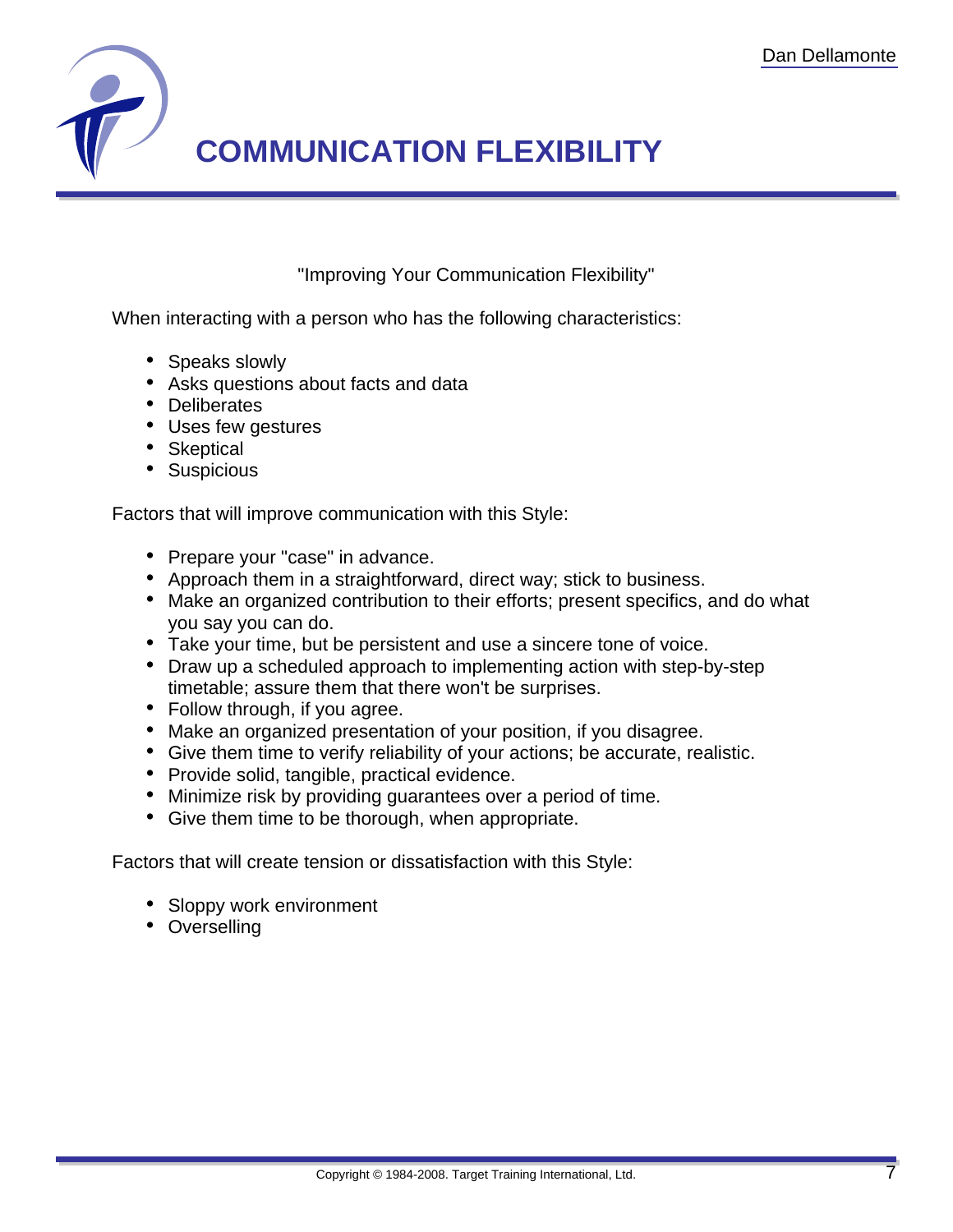

## **SITUATIONAL STRATEGIES**

Use this page for ideas on how to control the interaction between yourself and a customer when the following situations arise. When a customer is upset, you must first gain control of the situation - then read the customer's style and apply the appropriate strategy.

| <b>PERSON</b>                      | <b>STRATEGY</b>                                                     |
|------------------------------------|---------------------------------------------------------------------|
| <b>Skeptical, Suspicious</b>       | Agree on minor points and expand. Be<br>conservative in assertions. |
| Nervous, irritable, high strung    | Use a quiet, tactful, soothing manner.                              |
| Pessimistic, grouchy, complaining  | Listen patiently, ask questions to find out<br>their real concerns. |
| Egotistical, opinionated, high hat | Flatter their ego. Concentrate on getting<br>results.               |
| Argumentative, blustering          | Create response by challenging in a<br>sincere manner.              |
| Silent, secretive                  | Be more personal than usual to draw<br>them out.                    |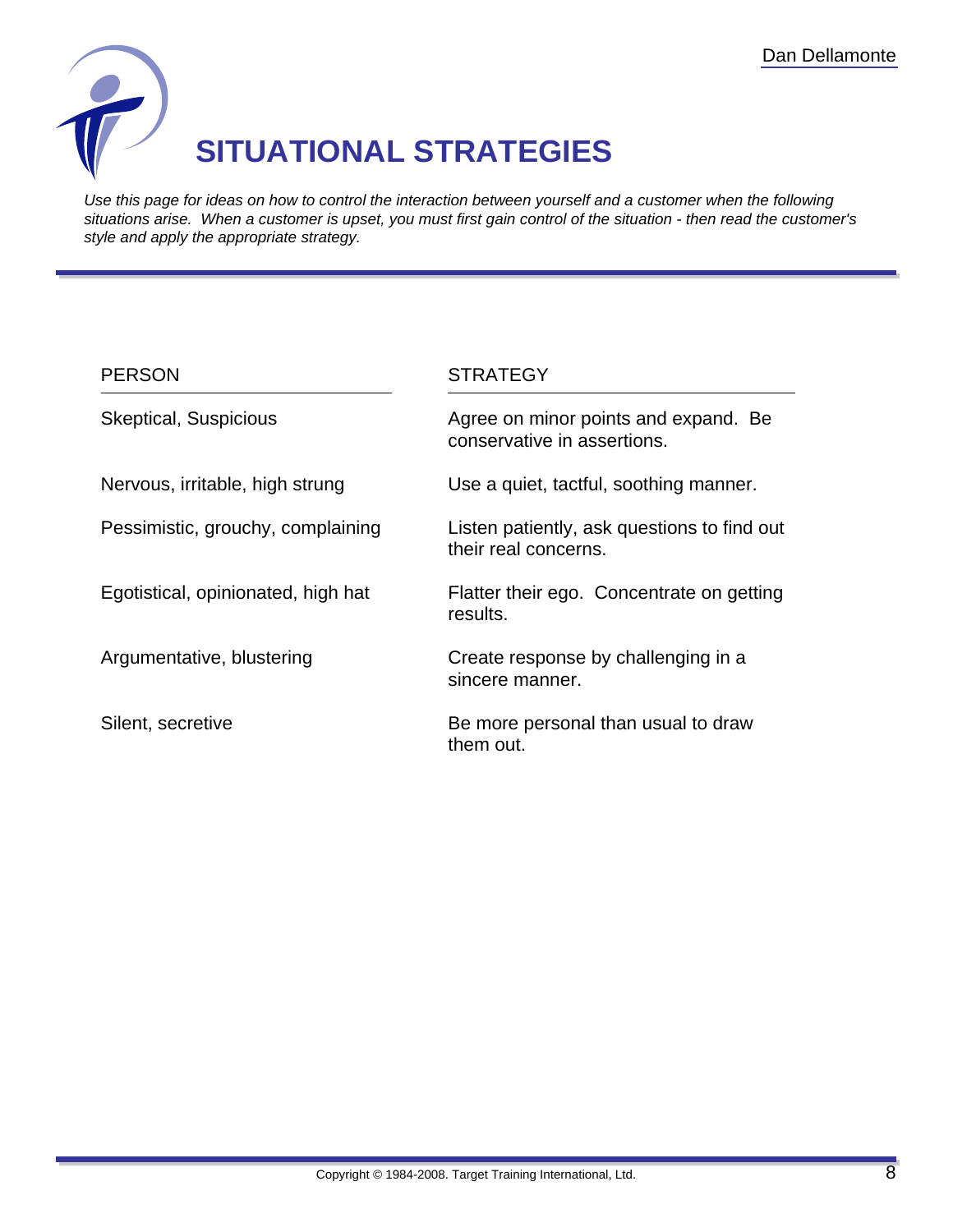

### **Professional Development**

1. I learned the following behaviors contribute positively to increasing my professional effectiveness: (list 1-3)

2. My report uncovered the following behaviors I need to modify or adjust to make me more effective in my career: (list 1-3)

3. When I make changes to these behaviors, they will have the following impact on my career:

4. I will make the following changes to my behavior, and I will implement them by \_\_\_\_\_\_\_\_\_\_\_\_: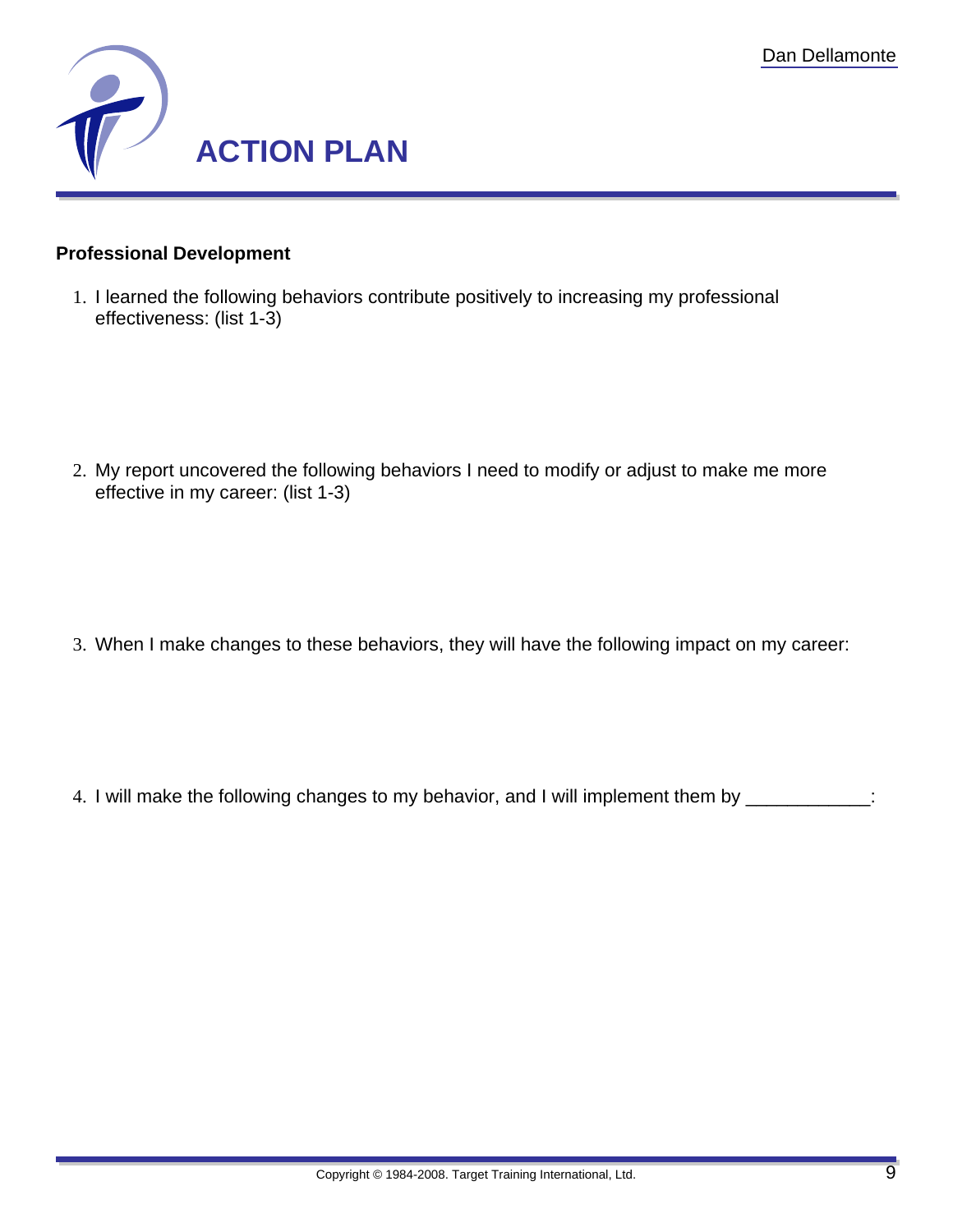

### **Personal Development**

1. When reviewing my report for personal development, I learned the following key behaviors contribute to reaching my goals and the quality of life I desire: (list 1-3)

2. The following behaviors were revealed, which show room for improvement to enhance the quality of my life: (list 1-3)

3. When I make changes to these behaviors, I will experience the following benefits in my quality of life:

4. I will make the following changes to my behavior, and I will implement them by \_\_\_\_\_\_\_\_\_\_\_\_: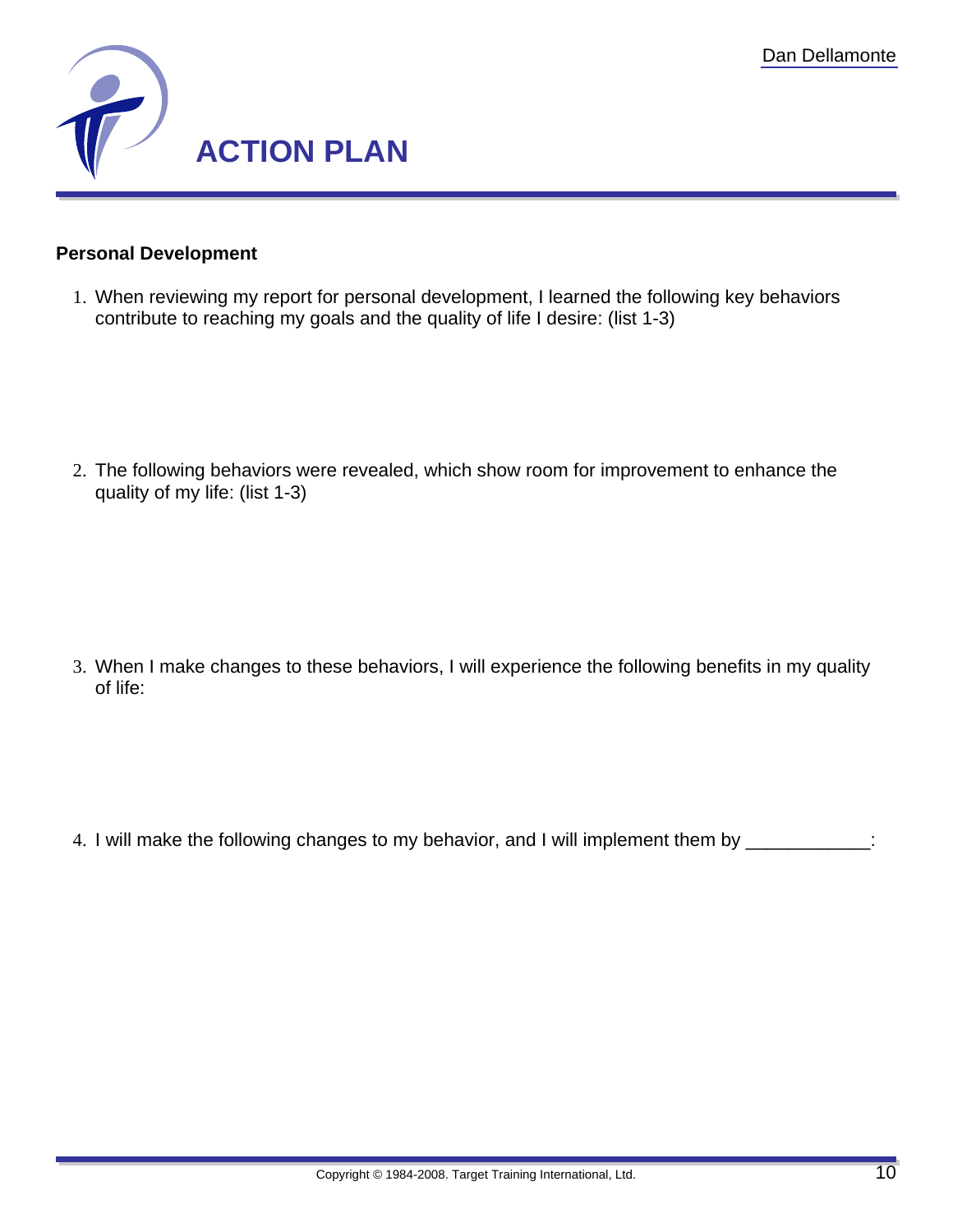

**Dan Dellamonte**

ABC High School 10-29-2007



### Norm 2003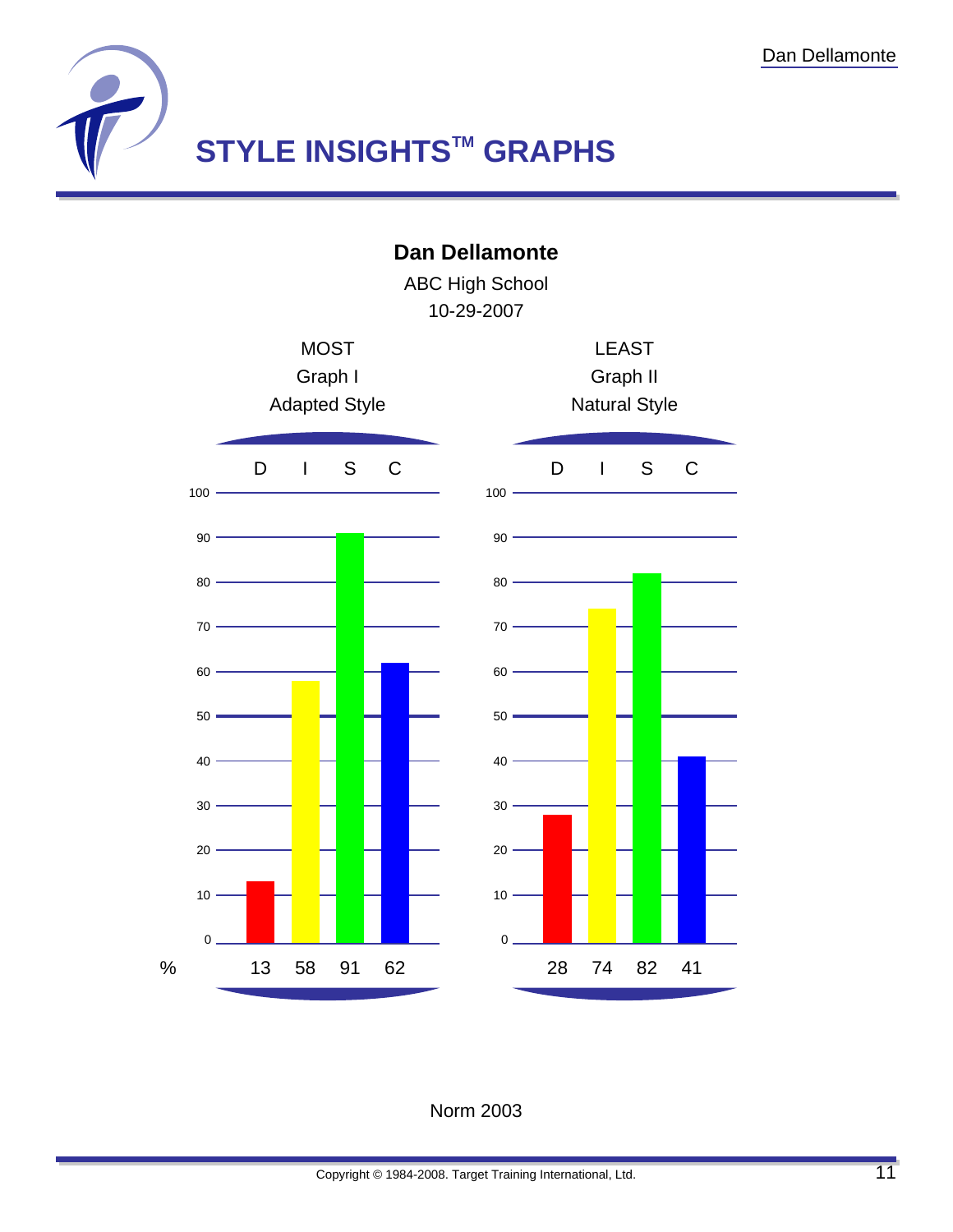

The Success Insights® Wheel is a powerful tool popularized in Europe. In addition to the text you have received about your behavioral style, the Wheel adds a visual representation that allows you to:

- **U** View your natural behavioral style (circle).
- **U** View your adapted behavioral style (star).
- $\blacksquare$  Note the degree you are adapting your behavior.
- **If you filled out the Work Environment Analysis, view the relationship of your** behavior to your job.

Notice on the next page that your Natural style (circle) and your Adapted style (star) are plotted on the Wheel. If they are plotted in different boxes, then you are adapting your behavior. The further the two plotting points are from each other, the more you are adapting your behavior.

If you are part of a group or team who also took the behavioral assessment, it would be advantageous to get together, using each person's Wheel, and make a master Wheel that contains each person's Natural and Adapted style. This allows you to quickly see where conflict can occur. You will also be able to identify where communication, understanding and appreciation can be increased.